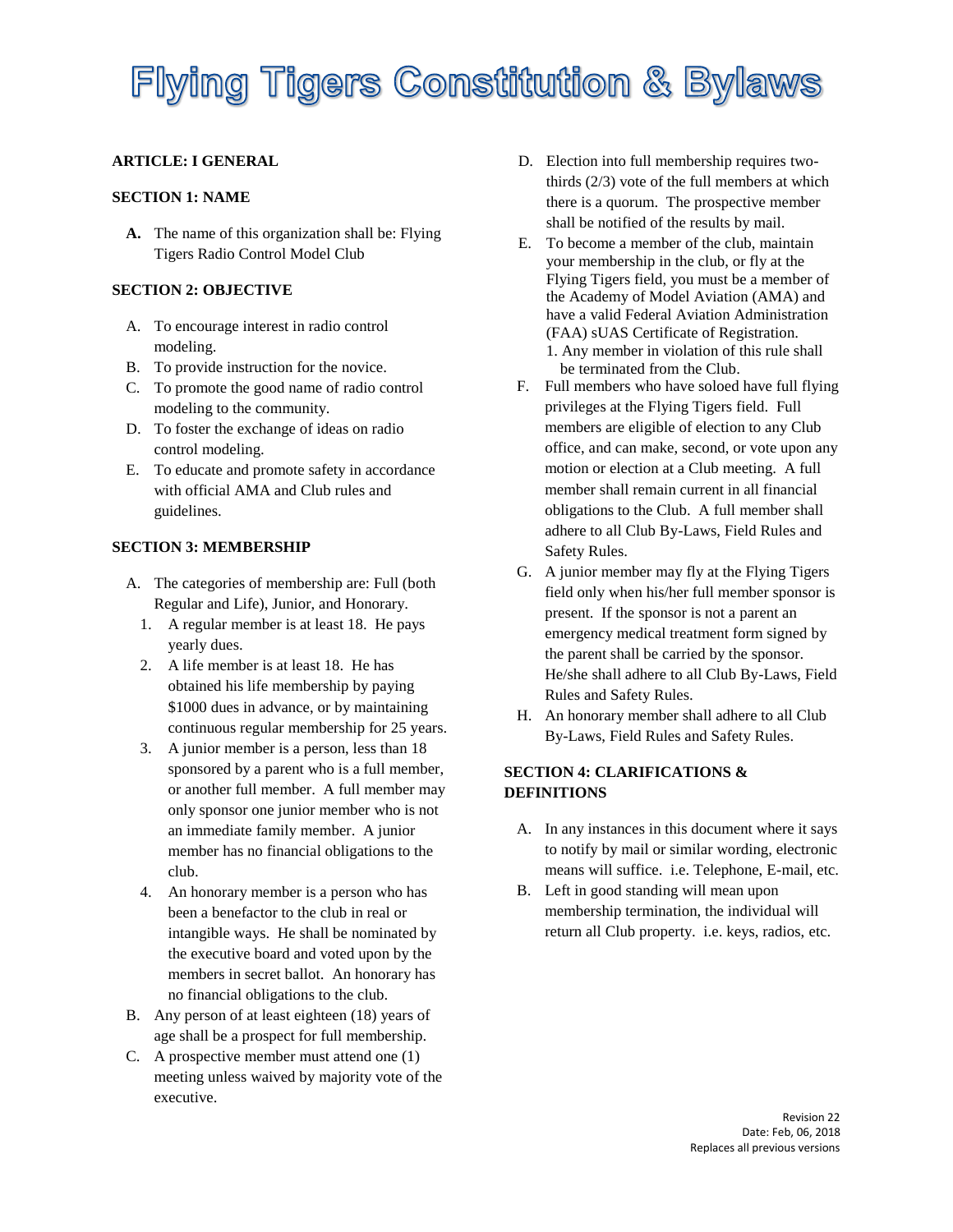### **ARTICLE II ADMINISTRATION**

## **SECTION 1: PURPOSE OF THE ADMINISTRATION**

- A. The administration and all of its elected officers shall serve in the executive capacity to the Club and its members.
- B. The administration is solely responsible for the oversight of all financial, documentaries, legislative and other activities on behalf of or in the interests of the Club.

## **SECTION 2: ELECTION OF OFFICERS**

- A. The Flying Tigers Club will hold its election of executive officers at the first meeting in November of each year.
- B. No elected officer may hold more than one (1) office at the same time.
- C. Only full members will be eligible for elected office.
- D. Term of office shall be two years. The Commander and Treasurer shall be elected on even years commencing in the year 2000. The Vice Commander and the Secretary shall be elected on odd years commencing in the year of 1999.

### **SECTION 3: NOMINATIONS**

- A. A nominating committee shall be appointed by the current elected commander at the first membership meeting in September of each year.
- B. The nominating committee shall consist or three (3) full members who have held at least one (1) office in the Club prior to the nominating committee.
- C. The nominating committee will submit a slate of candidates on the third Tuesday of October for the offices on Commander, Vice-Commander, Secretary, and Treasure, as required, and one member for the Board of Trustees.
- D. The full members named for the offices shall be, in the opinion of the nominating

committee, the logical persons to lead the Club for the following term.

E. Nominations for any or the above mentioned office will be accepted from the floor.

### **SECTION 4: VACANCY OF OFFICE**

- A. Whenever a vacancy occurs in any of the elected offices, nominations for the vacant office shall be made and an election held at the next regulars meeting, unless extenuating circumstances prevail.
- B. The person, so elected, shall fill the un-expired term only. This person shall be eligible to run for re-election.

## **SECTION 5: REMOVAL FROM OFFICE**

- A. Impeachment proceeding for misconduct and/or dereliction of duty may be instituted by petition signed by eight full members.
- B. Upon receipt of this petition by the executive committee, all full members shall be notified by mail not more than five (5) days after receipt of petition.
- C. The impending impeachment will be brought to a vote no less then twenty-one (21) days following this notification.
- D. Impeachment will be decided by a 2/3rds vote of the full members present at the meeting of which there is a quorum. Voting will be by secret ballot.
- E. Full members not present at meeting which secret ballot is taken for the above proceedings shall be eligible for an absentee ballot upon request in writing to the executive officers.
- F. Absentee ballots shall not be accepted later than forty-eight (48) hours before the meeting in which impeachment proceedings are voted on.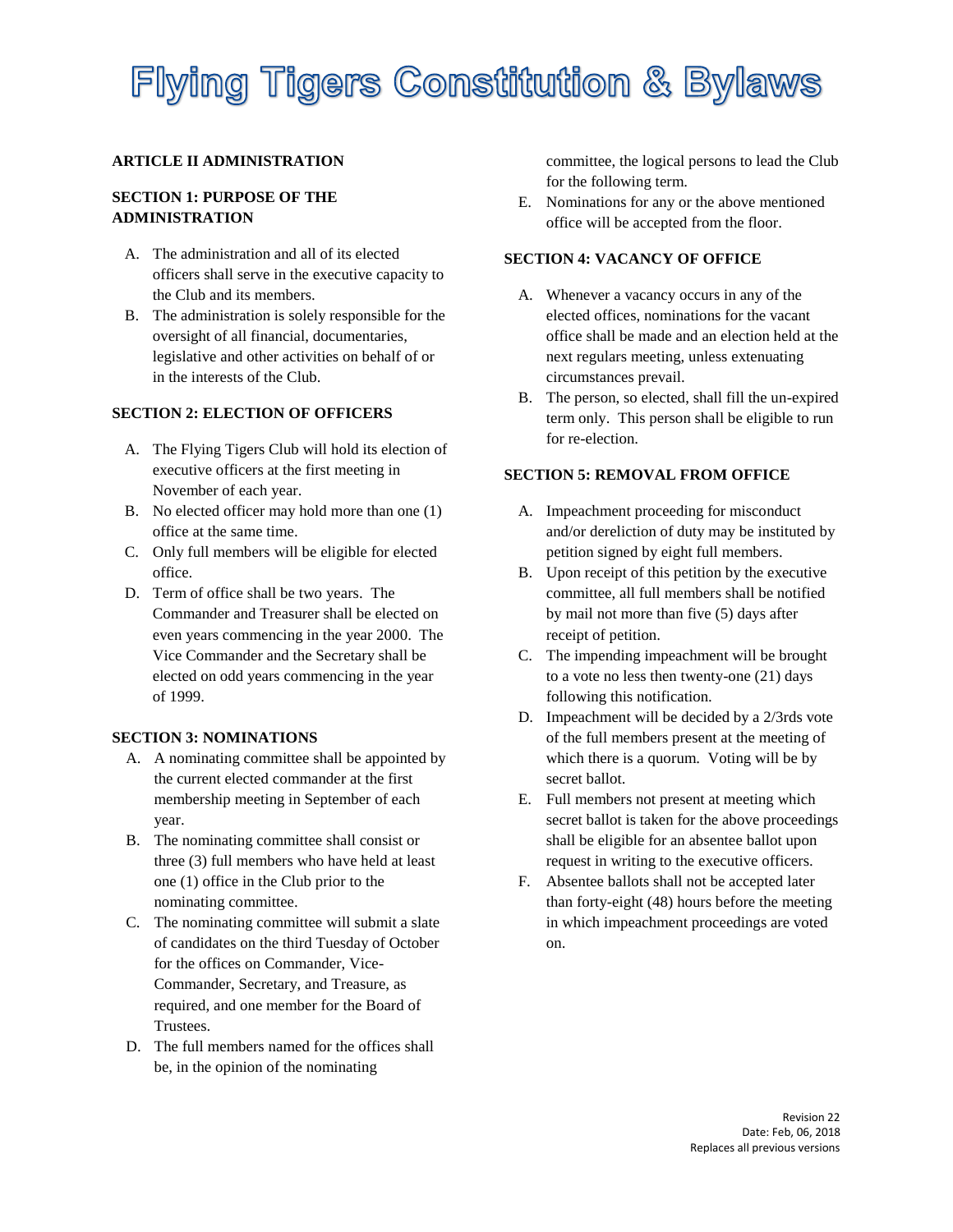### **SECTION 6: NON-VOLUNTARY TERMINATION OF MEMBERSHIP**

- A. Any full member shall be terminated from full membership immediately for any one or more of the following infringements:
	- 1. Non-payment of club dues
	- 2. Malicious destruction of Club property
	- 3. Theft of Club property and/or member's property.
	- 4. Failure to provide a current AMA license as stated in Article I, Section 3, Paragraph E
	- 5. Non-payment of assessments
- B. Termination of membership may be instituted by petition signed by eight (8) full members and presented to executive officers by the next meeting.
	- 1. Upon receipt of this petition by the executive committee, all full members shall be notified by mail not more than five (5) days after receipt of petition.
	- 2. Not less than twenty-one (21) days following notification, termination will be decided upon. At this time, said member may show cause as to why he should not be terminated.
	- 3. Termination requires a 2/3rds vote of the full membership present at a meeting at which there is a quorum.
	- 4. Full members not present at meetings in which ballot is taken for termination shall be eligible for an absentee ballot upon written request to the executive officers.
	- 5. Absentee ballots shall not be accepted later than forty-eight (48) hours before the meeting in which termination proceeding are voted on.

### **SECTION 7: MEETINGS**

- A. Meetings shall be held on the first Tuesday of each month.
- B. Special meetings shall be called by the Commander nineteen (19) days following notification by mail.
- C. The Administration may have a monthly meeting and make recommendations resulting

from this meeting at the meeting held on the first Tuesday of each month.

### **SECTION 8: CONDUCT OF BUSINESS**

- A. In any situation not covered by the By-Laws, Robert's Rules of Order shall govern the deliberations of the Club.
- B. The order of Business shall adhere to the following proceedings:
	- 1. Call meeting to order
	- 2. Roll call
	- 3. Introduction of guests
	- 4. Reading of minutes of last meeting
	- 5. Report of Commander
	- 6. Report of Vice-Commander
	- 7. Report of Treasure
	- 8. Report of Standing Committees
	- 9. Old Business
	- 10. New Business
	- 11. Election of Officers (when needed)
	- 12. Adjournment

## **SECTION 9: QUORUM**

A. Regular monthly meeting shall be considered a quorum with a minimum of fifteen (15) full members present.

### **ARTICLE III: OFFICERS AND COMMITTEES**

### **SECTION 1: COMMANDER**

- A. The commander shall preside at all meeting of the Club at which the commander is present.
- B. The commander shall act for the Club in matters of business, which do not involve policy that requires action by vote of the membership
- C. The commander shall be circumspect in the exercise of this authority, but the commander shall consider that the confidence given is sufficiently broad to enable that person to act for the Club in matters that require prompt or summary action.
- D. The commander shall call a special meeting upon written request of not less than the (10)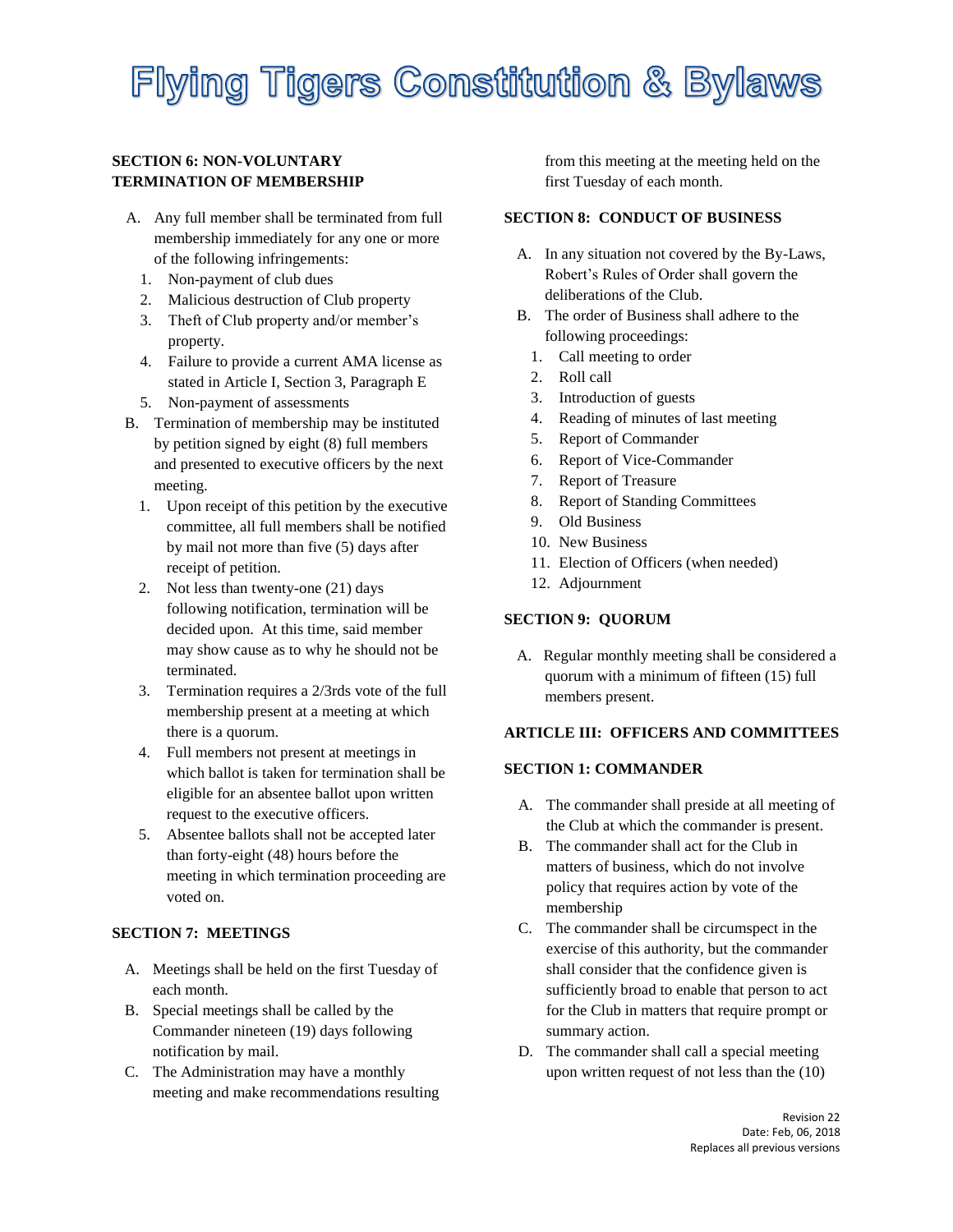percent of the membership, or at time when the commander may deem it necessary.

- E. As commander, that person shall cast a vote at all meetings where voting is used on membership motions or elections.
- F. The commander shall appoint committees.

## **SECTION 2: VICE-COMMANDER**

- A. The vice-commander shall preside at all meeting at which the commander is absent.
- B. During the absence or incapacity of the commander or when specially request by the commander, the vice-commander shall act for the commander in all matters of business which do not involve policy requiring action by vote of the membership.
- C. The vice-commander shall be governed in the exercise of this authority by the same considerations given the commander
- D. The vice-commander shall be an ex-officio member of all committees, using the ex-officio position to expedite actions of the committees.
- E. The vice-commander shall sit at the right hand of the commander at all meeting at which the vice-commander is in attendance.
- F. The vice-commander is responsible for all groups' activities.
- G. The vice-commander shall organize any activity which might involve a group of members.
- H. The vice-commander shall report to the membership at each meeting the dates, times and requirements of all coming events. The vice-commander will make a detailed report on each activity.

## **SECTION 3: SECRETARY**

- A. The secretary shall record the minutes of each meeting.
- B. The secretary shall maintain attendance records of each meeting
- C. The secretary shall be prepared at each meeting to read the minutes of the previous meeting.
- D. The secretary will, when directed by the commander, make any mailing necessary to the Club.
- E. The secretary shall maintain and verify a current list of all member AMA licenses. He shall also keep a list of status of all members, past and present.
- F. The secretary shall maintain and keep current the Club Field and Safety Rules.

## **SECTION 4: TREASURER**

- A. The treasurer shall keep a record of all funds and property of the Club.
- B. The treasurer shall record all money received or disbursed.
- C. The treasurer shall assume the responsibility of all Club funds and that person will open a checking account. All withdrawals will be by check only.
- D. The treasurer shall keep a record of all dues received and that person will make a report of all delinquent members to the commander at the first meeting of each month.
- E. The treasurer shall make a report of the Club finances at each meeting. The treasurer shall give; in duplicate a record of all financial transactions to the commander and secretary.
- F. The treasurer shall maintain and present all financial statements and receipts at the monthly board meeting.

## **SECTION 5: COMMITTEES**

A. The commander shall appoint committees, standing or temporary, as may be necessary for the proper conduct of business.

### **ARTICLE IV: BOARD OF TRUSTEES**

### **SECTION 1: PURPOSE OF BOARD**

- A. The board of Trustees shall serve in an advisory capacity to the Club and its members.
- B. The Board of Trustees shall have the authority to levy penalties for violations of Club Safety Rules and Club Field Rules.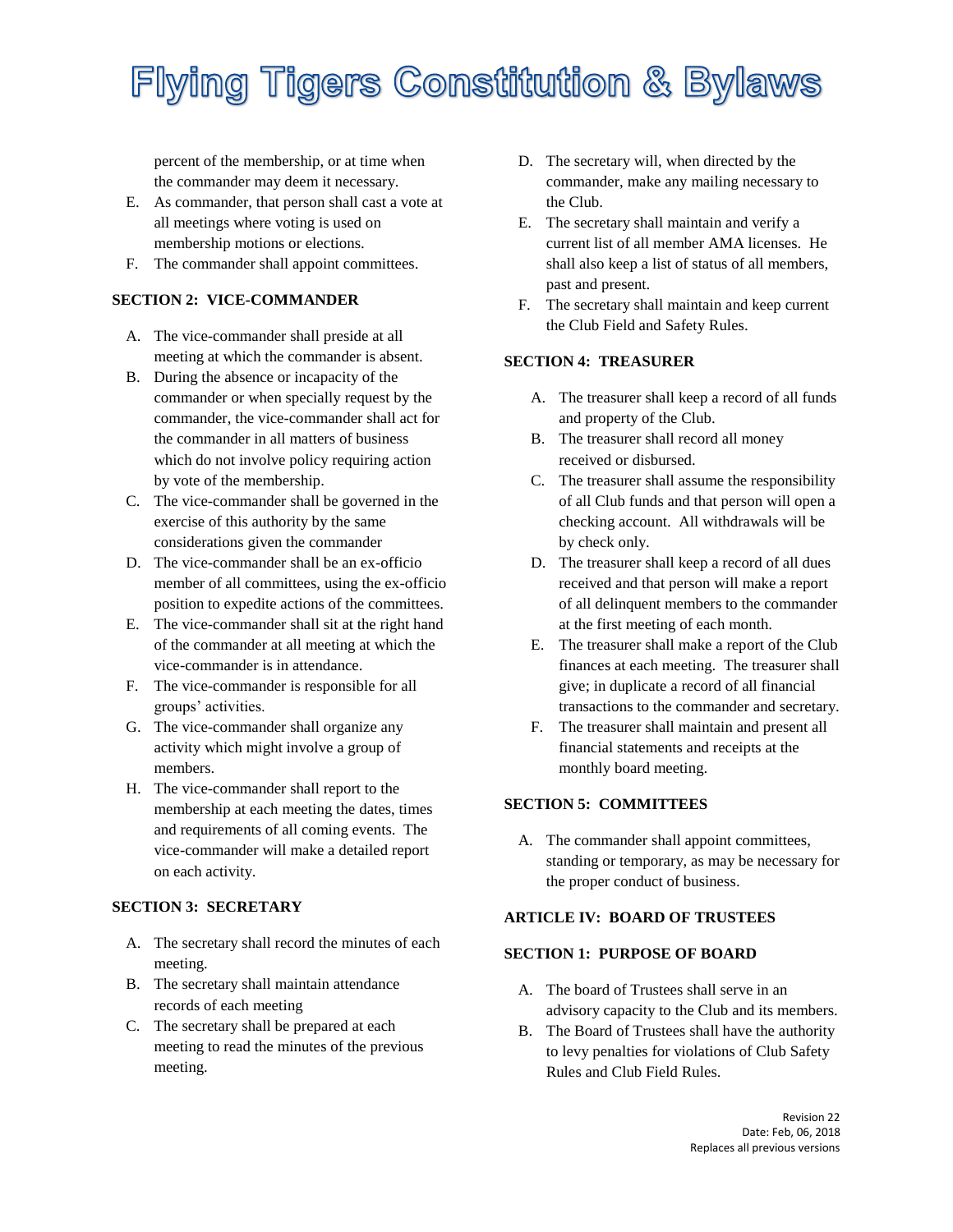### **SECTION 2: BOARD PROCEDURES**

- A. The Board may as necessary have a monthly meeting and make recommendations resulting from this meeting at the meeting held on the first Tuesday of each month.
- B. The Board will be invited to all officers meetings

## **SECTION 3: ELECTION OF THE BOARD OF TRUSTEES**

- A. The Board of Trustees shall consist of three (3) full members.
- B. Each Board member shall serve for three (3) years. The Chairman of the Board shall be the member serving the final years of that person's term.
- C. One trustee will be elected each year as a First year trustee. This election shall be held immediately following the election of the executive officers on the first meeting of November of each year.

### **ARTICLE V: FINANCES**

### **SECTION 1: BUDGET**

- A. The Club shall establish an operating budget by first meeting of March of each year. After the budget has been approved, no monies shall be spent which exceed the budget without approval of the membership. Such approval shall be by simple majority at any regular meeting.
- B. The Fiscal Year for the Club shall be March 1 of each year through February 28 of the following year.

### **SECTION 2: DUES**

- A. Regular member dues shall be one hundred (\$100.00) dollars. Dues will be payable by the first meeting in February. New member dues are payable 30 days after acceptance into the club.
- B. Any new member joining after September  $1<sup>st</sup>$  a one hundred (\$100.00) dollars dues payment

will cover the following year and the remaining balance of the current year.

- C. Life membership dues consist of a one-time payment of \$1000.00. This will entitle the person to a membership with no further dues requirements. All other Club requirements remain in effect.
- D. While serving in office, officers of the club (Commander, Vice Commander, Secretary, and Treasure) will have no financial obligation to the Club.
- E. Former officers of the Club shall receive a five percent (5%) reduction to their regular membership dues for each year served starting in year 2018. Officer service time accumulation totals to be retro active to the year 1993. All other Club requirements remain in effect.

## **SECTION 3: REFUNDS**

A. No member separated from the Club shall be entitled to a refund of any dues or initiation fee.

## **SECTION 4: ASSESSMENTS**

A. Special assessments may be passed by a 2/3rds vote of the full members present at a meeting at which there is a quorum.

### **ARTICLE VI: AMENDMENTS**

### **SECTION 1: PROCEDURE**

- A. An amendment to these By-Laws may be accomplished by a 2/3rds vote of the full members present at a meeting, which has been convened at least twenty-one (21) days after the proposal was read. Amendments may be proposed only by written request bearing the signatures of not less than twenty percent (20%) of the membership.
- B. All full members not present at a meeting at which the ballot is taken for the above proceedings shall be eligible for an absentee